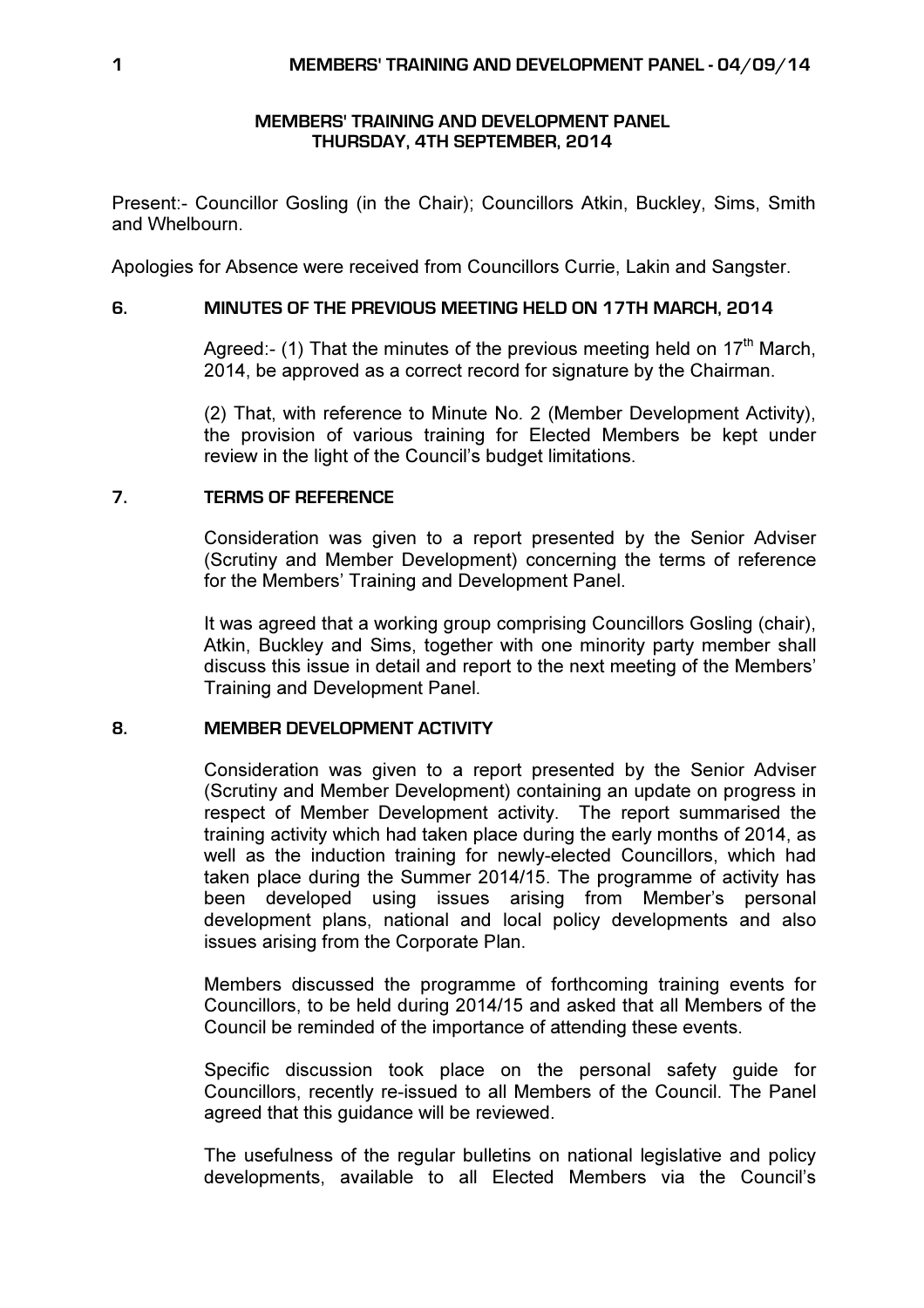membership of the Local Government Information Unit, was acknowledged.

The Leadership Academy programme, including the expressions of interest made by some current Members, was appended to the report. The Panel discussed this programme in terms of the budget available for Members' training.

Agreed:- (1) That the report be received and its contents noted.

(2) That individual Members' involvement in the Leadership Academy programme, as detailed in the report now submitted, be approved.

#### 9. MEMBER DEVELOPMENT - SUMMARY OF ACTIVITY 2013-14

Consideration was given to a report presented by the Senior Adviser (Scrutiny and Member Development) describing Member Development activity which had taken place during the 2013/2014 Municipal Year.

Included within the report were details of:-

- : the refreshed Member Development Strategy 2013 2016
- : Personal Development Plans for individual Councillors
- : development programme for Elected Members
- : evaluation of training;
- : ICT training
- : Planning and Licensing specific training
- : Leadership and the Local Government Association Leadership Academy
- : Regional and sub-Regional working
- : seminars for all Members of the Council
- : Members' learning and development intranet pages
- : Induction training for newly-elected Councillors
- : the budget for Members' Training and Development

Members suggested that joint working and shared training with neighbouring local authorities should be considered and investigated.

It was noted that appropriate training should be available for Members who represent the Council on various outside bodies, including the joint authorities of South Yorkshire. The funding for such training, where provided, was often the responsibility of the relevant outside body.

The Panel agreed that the programme of Council seminars should also include, whenever appropriate, items of refresher training for Members on specific subject areas relating to the functions of the Council and its partner agencies.

Reference was made to the Member Development Charter and it was agreed that the review of the Charter be deferred until the working group (referred to at Minute No. 7 above) has reported on its tasks.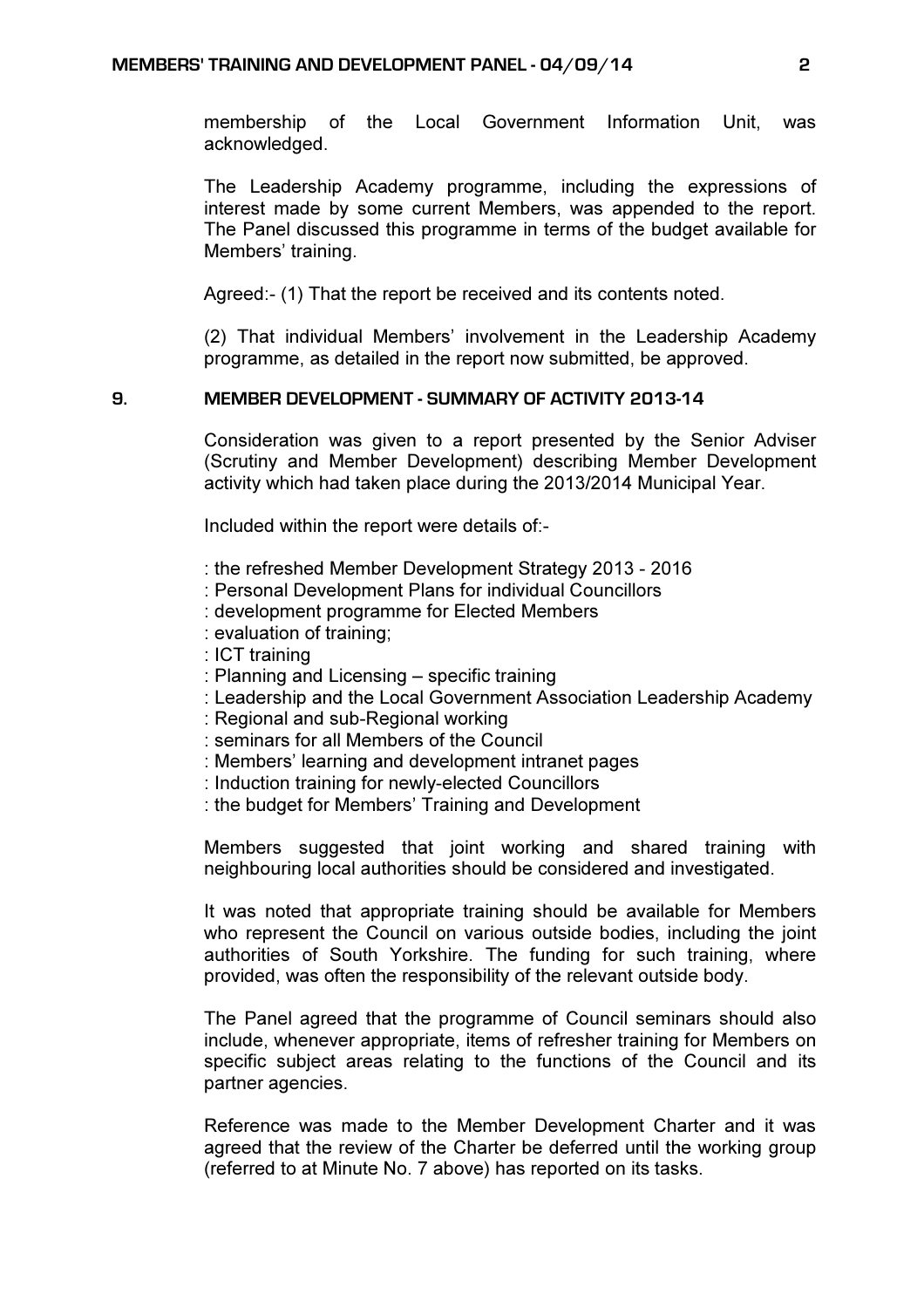Agreed:- (1) That the report be received and its contents noted.

(2) That consideration of the following issues be deferred, pending receipt of the report of the working party referred to at Minutes Nos. 7 (above) and 10 (below):-

(a) undertaking a self-assessment of the Member Development function; and

(b) using the findings of the self-assessment to inform the future delivery of Members skills/knowledge requirements.

#### 10. REVIEW OF MEMBERS ICT PROVISION

Consideration was given to a report, presented by the ICT Governance and Change Manager, providing an update for the Panel on the ways in which Elected Members may use ICT equipment and software to assist them in their duties and thereby help Members to support Rotherham's citizens.

Agreed:- (1) That the report be received and its contents noted.

(2) That a working group, comprising Councillors Atkin, Buckley, Sims, Smith and Whelbourn be established to review the issues listed below and report back to a future meeting of the Members' Training and Development Panel:-

(a) suggest any changes/improvements to ICT provision for Members, including training, that the Panel may wish to have implemented;

(b) review and suggest improvements to the e-casework system;

(c) investigate the use of hybrid computing devices by Members;

(d) review the ICT and budget implications of Members accessing meetings' agendas and reports by computer/mobile device, instead of the supply of printed papers;

(e) review the ICT and budget implications of the Council Minutes 'Orange Books' no longer being printed;

(f) investigate new and emerging options for mobile technology use for Members;

(g) examine the provision of ICT and training support for Members;

(h) examine the implications of replacing the 'blackberry' mobile devices with smartphones; and